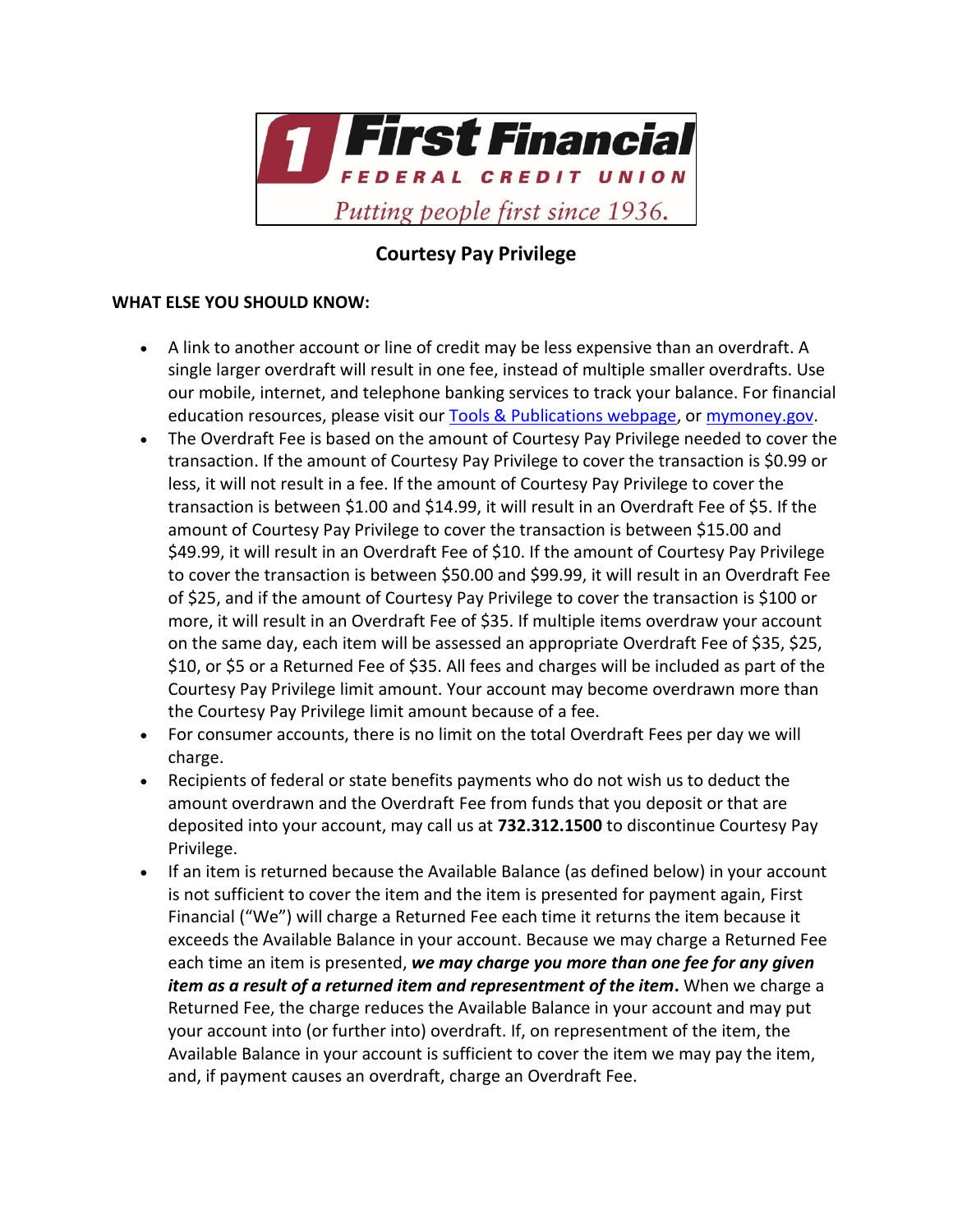- This describes the posting order for purposes of determining overdrafts. Our general policy is to post items throughout the day and to post ACH credits before debits. ATM, checks, ACH debits, and debit card transactions are posted in the order in which the items are received; however, because of the many ways we allow you to access your account, the posting order of individual items may differ from these general policies. Holds on funds (described herein) and the order in which transactions are posted may impact the total amount of Overdraft Fees or Returned Fees assessed.
- Courtesy Pay Privilege is not a line of credit; it is a discretionary overdraft service that can be withdrawn at any time without prior notice.
- Depositor and each Authorized Signatory will continue to be liable, jointly and severally, for all overdraft and fee amounts, as described in the Membership and Account Agreement. The total (negative) balance, including all fees and charges, is due and payable upon demand.
- We may be obligated to pay some debit card transactions that are not authorized through the payment system but which we are required to pay due to the payment system rules, and as a result you may incur fees if such transactions overdraw your account. However, we will not authorize debit card or ATM transactions unless your account's Available Balance (including Overdraft Coverage Options) is sufficient to cover the transactions and any fee(s).
- Giving us your consent to pay everyday debit card and ATM overdrafts on your consumer account (Extended Coverage) may result in you incurring Overdraft Fees for transactions that we would otherwise be required to pay without assessing an Overdraft Fee. However, this would allow us to authorize transactions up to the amount of your Courtesy Pay Privilege limit. If you consent to Extended Coverage on your consumer account, it will remain on your account until it is otherwise withdrawn.

## **Understanding your Available Balance**

Your account has two kinds of balances: the Actual Balance and the Available Balance.

- We authorize and pay transactions using the Available Balance.
- Your Actual Balance reflects the full amount of all deposits to your account as well as payment transactions that have been posted to your account. It does not reflect checks you have written and are still outstanding or transactions that have been authorized but are still pending.
- Your Available Balance is the amount available to you to use for purchases, withdrawals, or to cover transactions. The Available Balance is your Actual Balance, less any holds due to pending debit card transactions and holds on deposited funds.
- The balance used for authorizing checks, ACH items, and recurring debit card transactions is your Available Balance plus the amount of the Courtesy Pay Privilege limit and any available Overdraft Protection.
- The balance used for authorizing ATM and everyday debit card transactions on accounts with Standard Coverage is your Available Balance plus any available Overdraft Protection but does NOT include the Courtesy Pay Privilege limit.
- The balance used for authorizing ATM and everyday debit card transactions on accounts with Extended Coverage is your Available Balance plus any available Overdraft Protection and includes the Courtesy Pay Privilege limit.